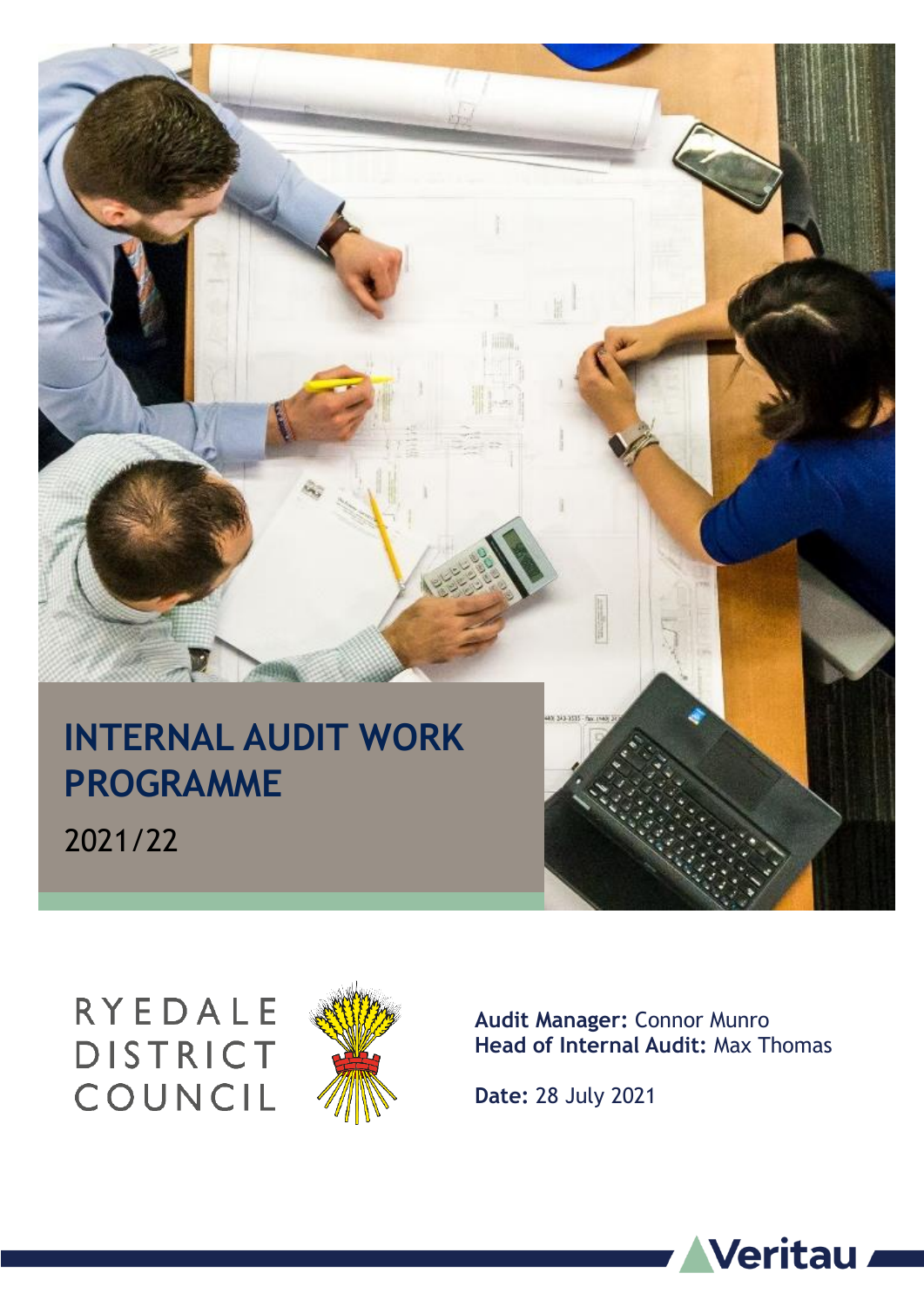## **INTRODUCTION**

- 1 Internal audit provides independent and objective assurance and advice about the Council's operations. It helps the organisation to achieve its objectives by bringing a systematic, disciplined approach to the evaluation and improvement of the effectiveness of risk management, control and governance processes.
- 2 The work of internal audit is governed by the Accounts and Audit Regulations 2015 and relevant professional standards. These include the Public Sector Internal Audit Standards (PSIAS), CIPFA guidance on the application of those standards in Local Government and the CIPFA Statement on the role of the Head of Internal Audit.
- 3 In accordance with the PSIAS and the Council's Audit Charter, internal audit is required to prepare an indicative risk-based audit plan following consultation with the Overview and Scrutiny Committee and senior management. The work in this audit plan – or work programme – will form the basis for the Head of Internal Audit's annual opinion on the Council's framework of risk management, governance and internal control.
- 4 Responsibility for effective risk management, governance and internal control arrangements remains with the Council. The work of internal audit cannot be expected to prevent or detect all weaknesses or failures in internal control nor can audit work cover all areas of risk across the organisation.
- 5 The content of the internal audit work programme, which is included at appendix A, has been subject to consultation with this committee, as part of its 21 January 2020 meeting, and more recently with Strategic Management Board.
- 6 The internal audit work programme is based on a total number of 225 days for 2021/22 which is the same as in 2020/21. Internal audit resources are limited and the programme is intended to ensure the available resources are prioritised towards those systems which are considered to carry more risk and / or which contribute the most to the achievement of the Council's priorities and objectives.
- 7 In order to ensure continued alignment with priorities and risks, Veritau has introduced a new flexible approach to the development and delivery of the internal audit work programme. This approach is detailed in the following sections.

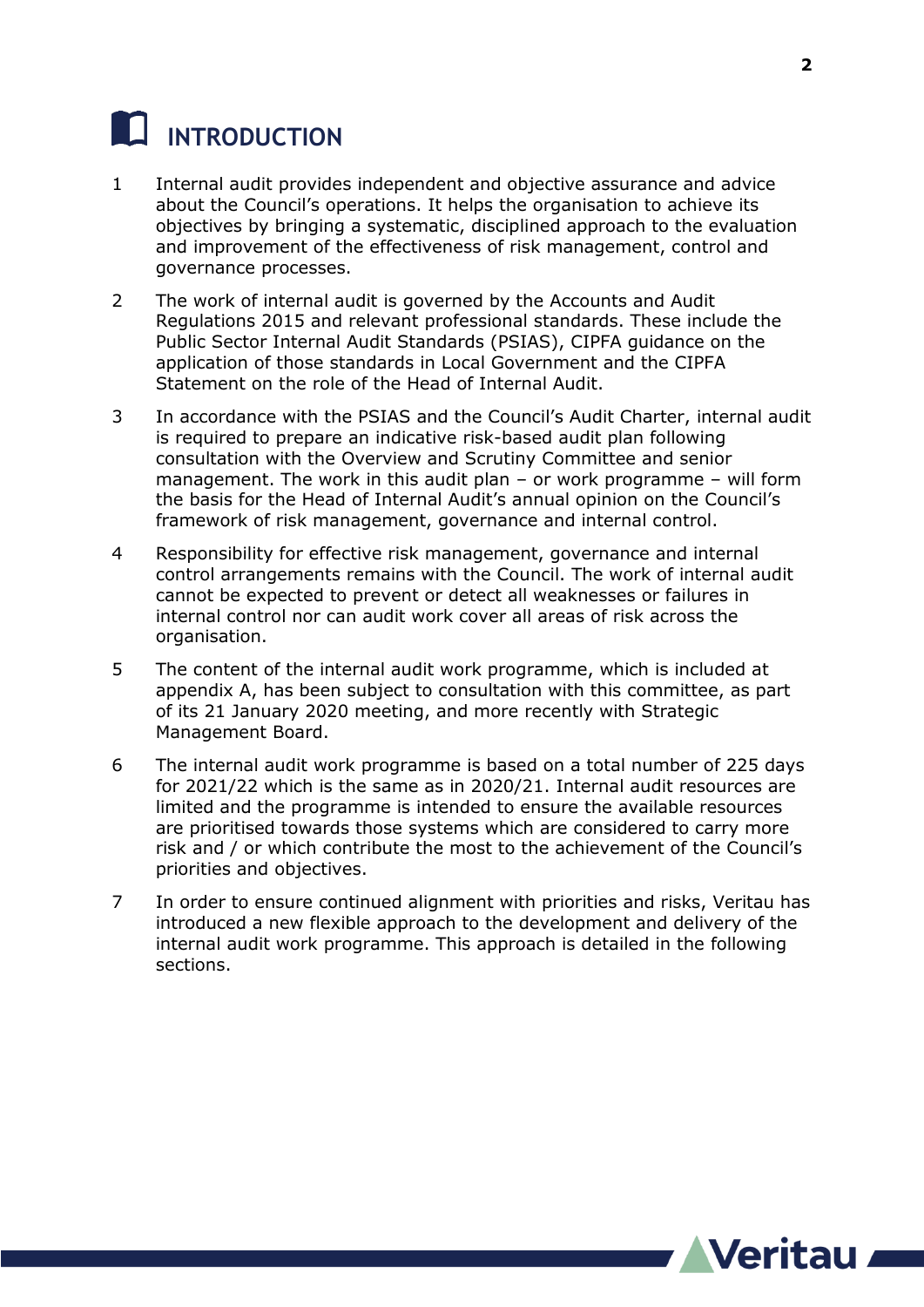# **2020/21 INTERNAL AUDIT WORK PROGRAMME**

### **Historic approach**

- 8 Previously, internal audit plans have set out a defined list of audits to be undertaken during the financial year. Whilst this is an established and well understood approach, there are limitations in its usefulness, which are summarised below.
- 9 The main drawback in preparing annual audit plans is that they do not reflect the pace of change in local authorities. These types of plan are based on a risk assessment at a point in time, which aims to predict priorities for 12+ months in the future. Given the lead time for preparing plans (work usually commences in January each year), elements of the plan can effectively already be out of date by the time it is approved. The plan then continues to become less relevant as the year progresses and risks and priorities change. While some variations are made under this more traditional approach, the focus for internal audit work continues to be on completion of the original plan as far as possible.
- 10 A further weakness is the tendency of this approach to focus audit work on whole system assurance<sup>1</sup>, and historic data. In setting a plan for 12 months, it is not possible to predict in detail where audit time can best be spent. As a result audit work has traditionally set out to provide assurance on the whole system or area, or significant elements of it. However, in recent years, the audit work which has delivered most value to our council clients has tended to be that which has had a well-defined scope, focused on specific issues, or specific areas where controls and risks are changing, and which has utilised data analytics and wider intelligence. For example, this includes such activity as advising on potential control implications of changes in processes; undertaking targeted reviews of specific elements of systems or processes where issues have occurred; or using analytic techniques to review datasets that, in turn, provide wider assurance. By its nature this type of work is often driven by issues which arise on an ongoing basis.
- 11 The 2021/22 programme retains the fundamentals and benefits of good, organised planning but represents a new, more responsive approach that is consistent with developments seen in internal audit teams across the local government sector.

#### **New approach to audit planning**

12 From 2021/22 onwards, at the beginning of the audit year we will present an indicative outline programme – as is being presented in this report in appendix A. This will include a broad allocation of time to be spent on different areas of activity. For the current year, we have retained the activity areas previously used, which are listed below. In future years, it is

<sup>-</sup> $1$  An approach to internal auditing that prioritises coverage of all key processes and controls operating within a system as opposed to specifically reviewing those processes and controls which are – after assessment – considered to carry the most risk.

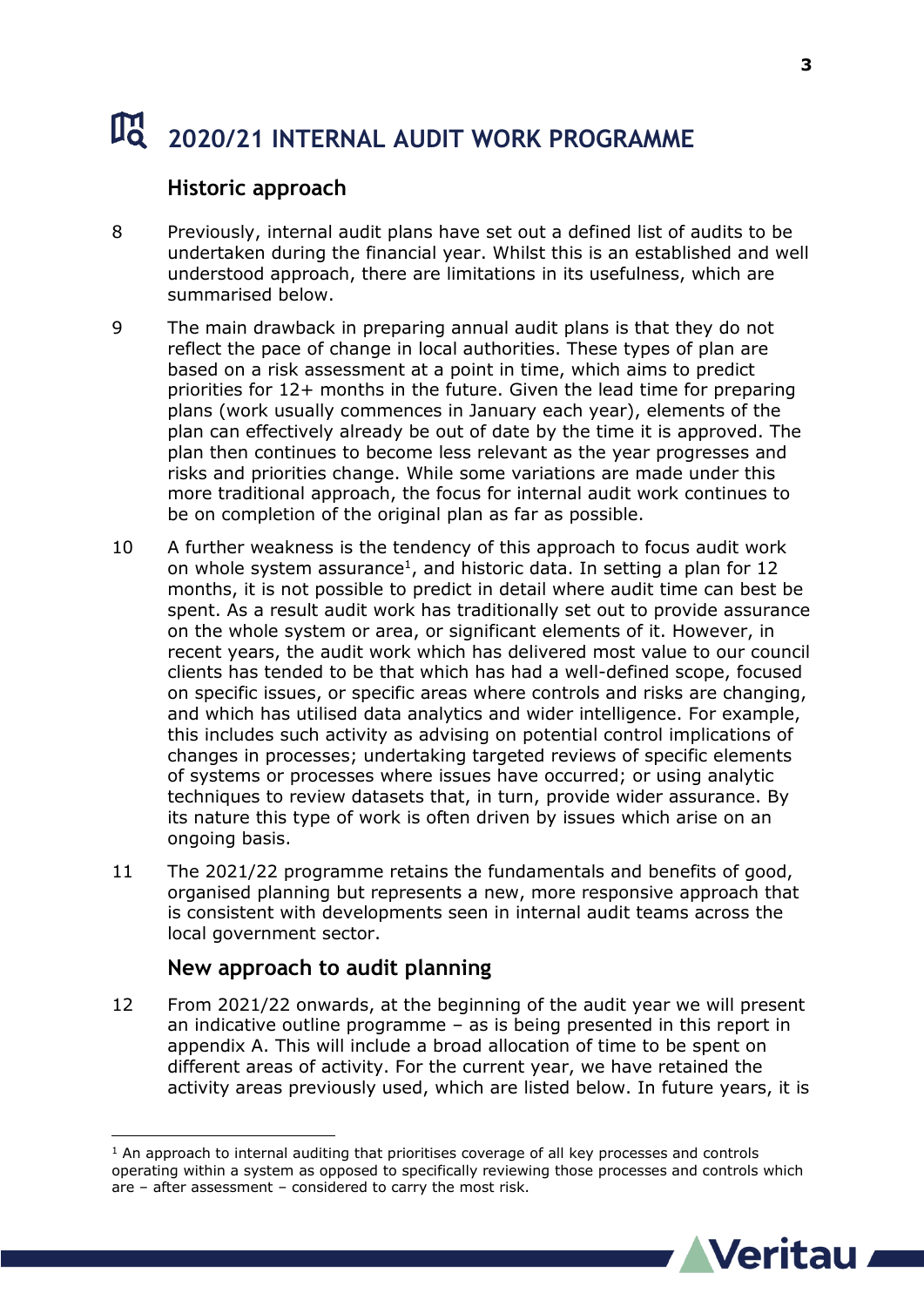intended to align these areas more closely with the assurance categories set out in paragraph 18 below.

- **Corporate and cross cutting:** to provide assurance on areas which, by virtue of their importance to good governance and stewardship, are fundamental to the ongoing success of the Council.
- **Financial systems:** to provide assurance on the key areas of financial risk. This helps support the work of the external auditors and provides assurance to the Council that risks of loss are minimised.
- **Service areas:** to provide assurance on key systems and processes within individual service areas. These areas face risks which are individually significant but which could also have the potential to impact more widely on the operations or reputation of the Council if they were to materialise.
- **Technical / projects:** to provide assurance on those areas of a technical nature and where project management is involved. These areas are key to the Council as the risks involved could detrimentally affect the delivery of services.
- **Other audit assurance areas:** an allocation of time to allow for continuous audit planning and information gathering, unexpected work, and the follow up of work we have already carried out, ensuring that agreed actions have been implemented by management.
- **Client support, advice and liaison:** work we carry out to support the Council in its functions. This includes the time spent providing support and advice and liaising with staff.
- 13 The indicative programme is a long list of areas of potential work which are considered the highest priority for audit, based on an initial assessment of risk. This will act as a guide for more detailed planning throughout the course of the year. It is expected that areas will drop out of this list, and new areas will be added as the year progresses and our assessment of relative risks and priorities changes.
- 14 Using the indicative programme, we will then determine audit work to be undertaken on an ongoing, rolling basis during the year, on the basis of:
	- "Do now" work of the highest value, priority, or urgency
	- "Do next" work to be started after current audit work is completed
	- "Do later" work to be scheduled for consideration later in the year
- 15 Decisions on which category work falls into will be based on professional judgement, together with close communication with key client officers, and will be guided by the following considerations. These indicate factors which will result in audit work being considered a higher priority at the time of assessment. These include areas:
	- where we have no recent audit assurance, or other sources of information
	- where controls are changing and/or risks are increasing
	- where we are following up previous control weaknesses
	- where specific issues have arisen

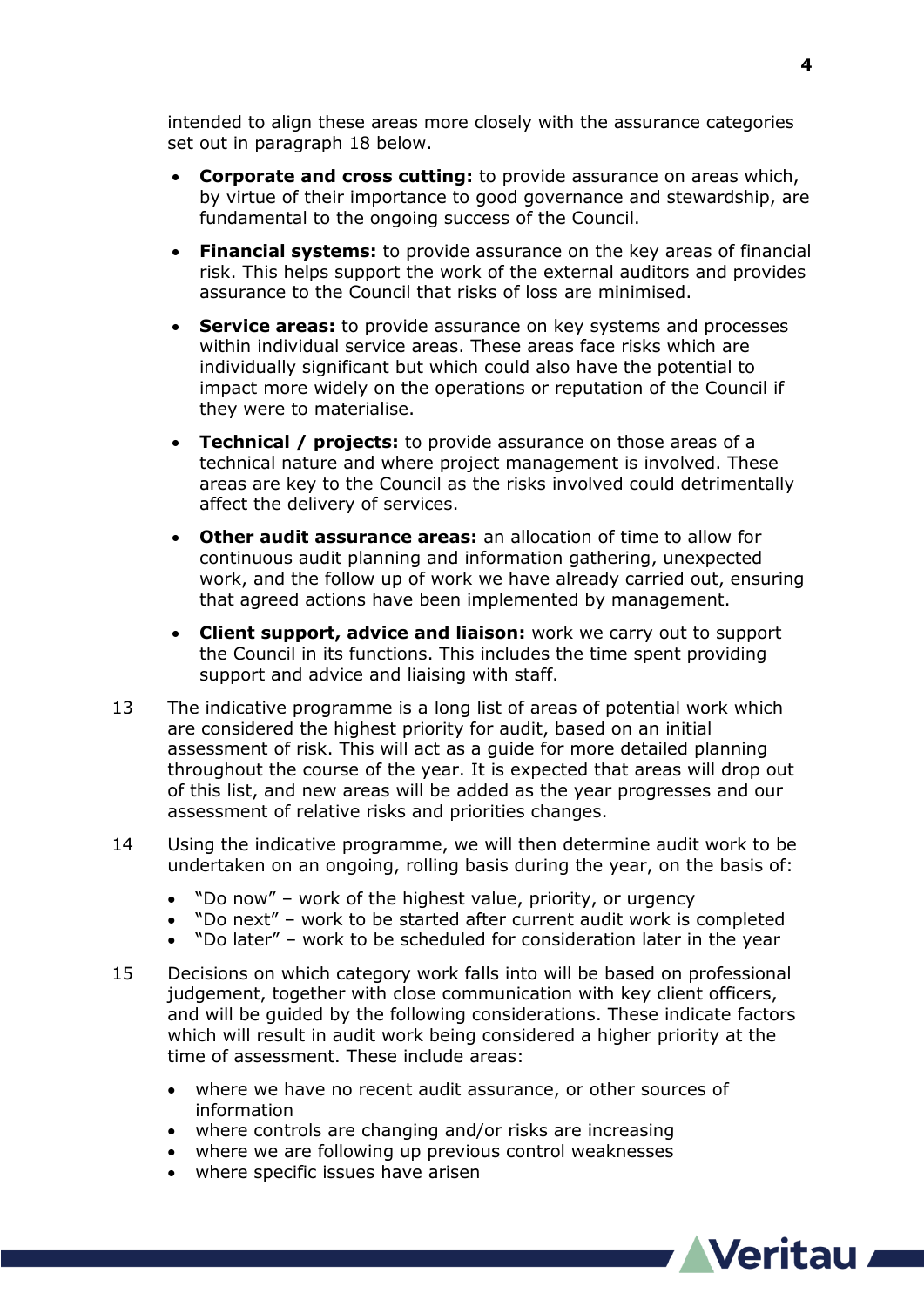- that are of significant importance to the Council, for example they reflect key objectives or high priority projects
- that provide broader assurance, for example corporate policies and frameworks
- that need to be covered to enable us to provide an annual opinion
- where there are time pressures or scheduling requirements, for example grant deadlines, or work scheduled to minimise the impact on Council service areas at busy times.
- 16 An initial assessment of priorities for work for 2021/22 is included at appendix B.
- 17 Individual pieces of work will move between the categories as required based on their priority at the time of assessment. For example, an audit scheduled for quarter two to minimise the impact on a service area may initially be classed as to "do later", but will become "do now" as we move into quarter two. Similarly, a project audit classed as "do now" because it represents an area of high importance to the Council may move from "do now" to "do next" or "do later", if the project slips or planned work cannot be undertaken until a specific point is reached. Towards the end of the year, audits classed as "do later" are likely to be deferred until the next year.
- 18 One potential drawback to this approach is that by allowing the audit programme to develop over the year, insufficient attention is given to areas that are important to cover to provide the annual Head of Internal Audit opinion. To counter this, we have defined the key areas where we require assurance during the course of the year in order to provide that opinion. The requirement for gaining assurance across all of these areas will be taken into account in prioritising work. For example, if we have undertaken insufficient work in any area, it will become a higher priority for audit as the year progresses. The assurance areas are:
	- Strategic planning
	- Organisational governance
	- Financial governance
	- Risk management
	- Information governance
	- Performance management and data quality
	- Procurement and contract management
	- People management
	- Asset management
	- Programme and project management
	- ICT governance
- 19 To ensure the Overview and Scrutiny Committee continues to have oversight of planned audit work, updates to the overall indicative programme (appendix A) and the current assessment of work to be undertaken (appendix B) will be presented as part of each internal audit progress report. This will enable the Committee to understand what work is currently planned and to provide input on the relative priorities of work to be carried out in the future.



**5**

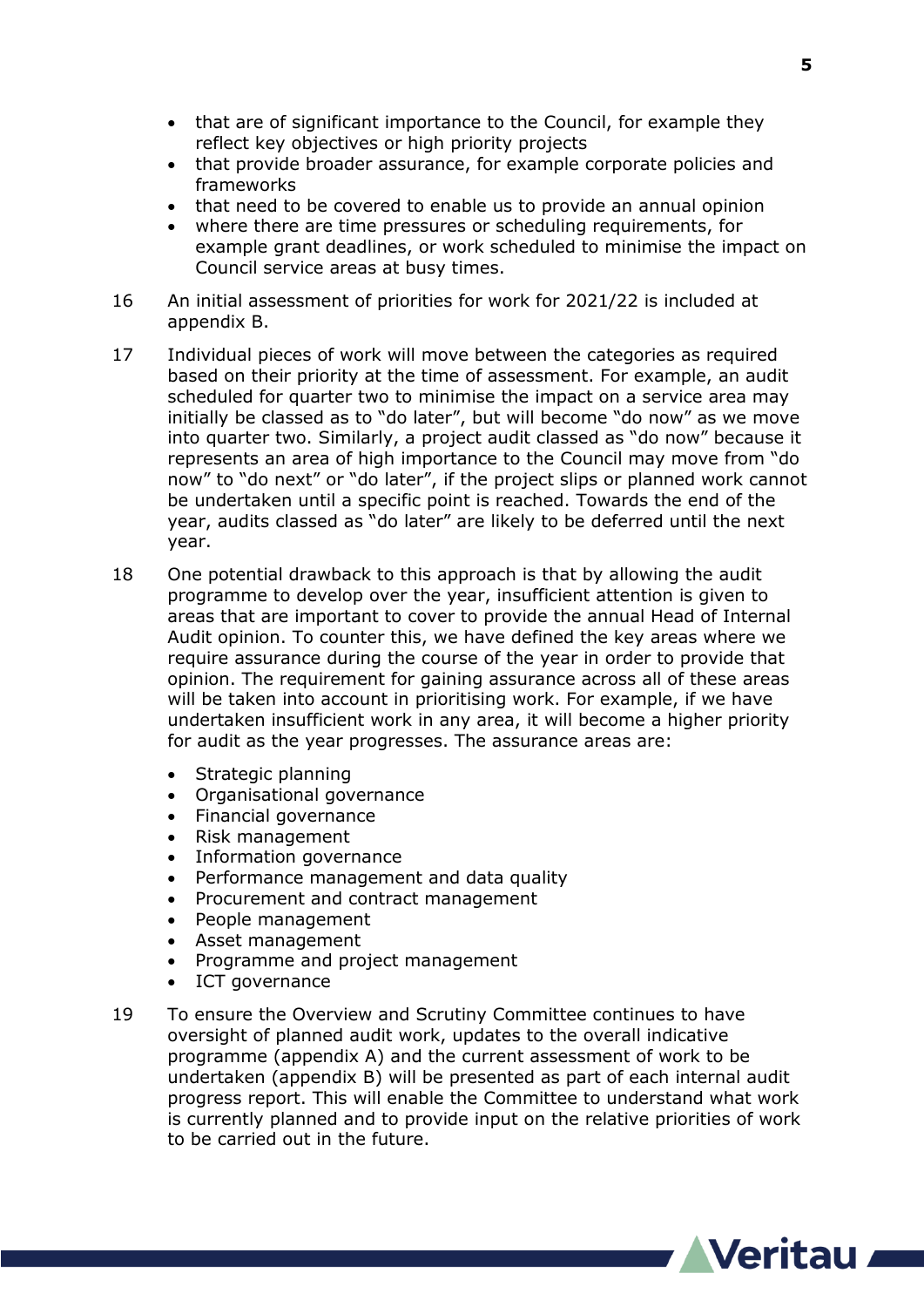- 20 This is the first year we have fully introduced flexible audit planning. It is being undertaken alongside wider developments of the internal audit service including an increased focus on data analytics and assurance gathering, which complement the flexible approach, and which will help to provide broader assurance than has been possible previously.
- 21 We will monitor the effectiveness of the new approach during the year, and ensure any lessons learnt are used to improve the arrangements in future years.

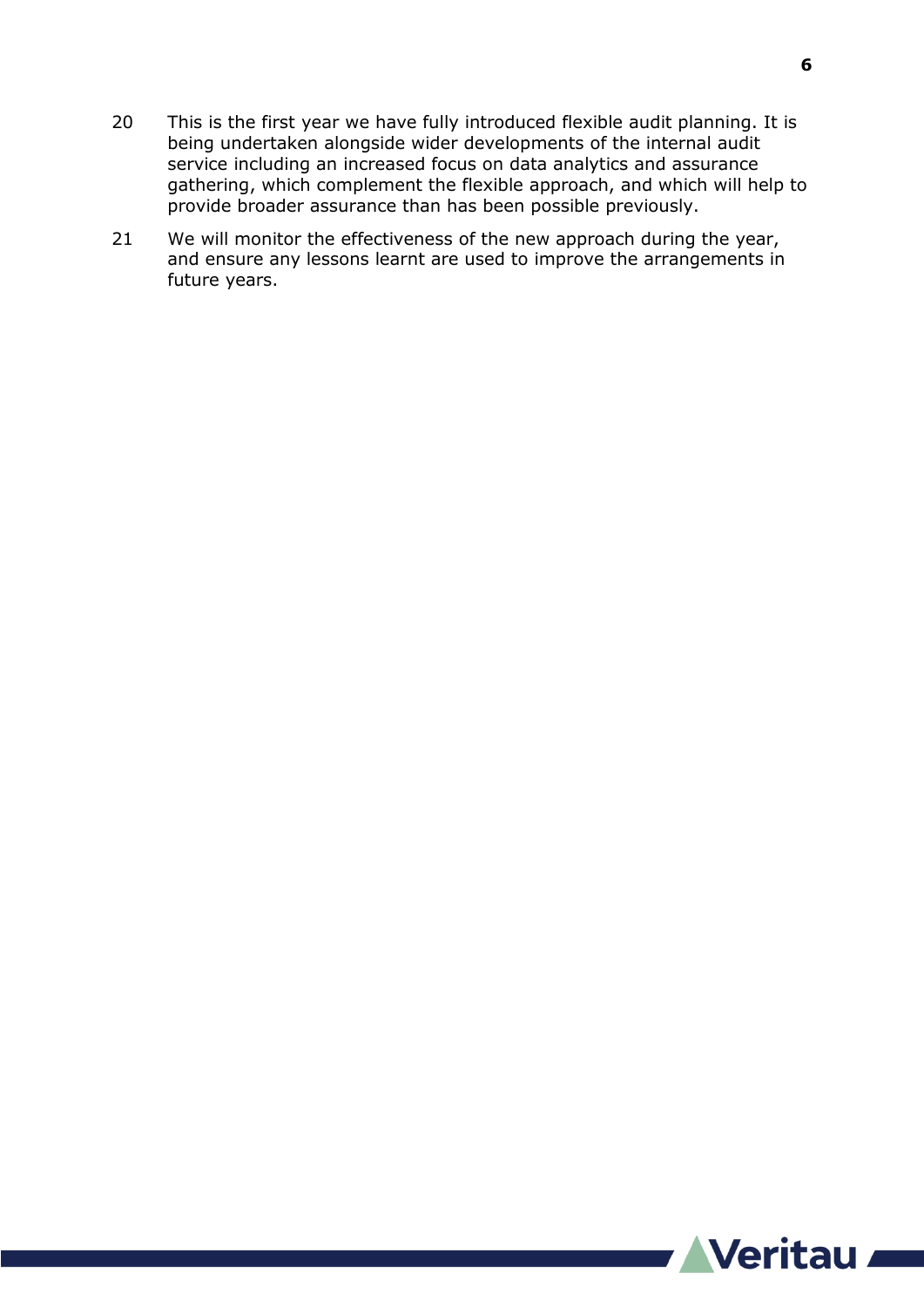## **APPENDIX A: INDICATIVE INTERNAL AUDIT WORK PROGRAMME 2021/22**

| <b>Area</b>                           | <b>Days</b> | <b>Potential audits / activity</b>                                          |
|---------------------------------------|-------------|-----------------------------------------------------------------------------|
| <b>Corporate and cross</b><br>cutting | 70          | <b>LGR</b> readiness                                                        |
|                                       |             | Freedom of Information                                                      |
|                                       |             | Physical information security                                               |
|                                       |             | Records management                                                          |
|                                       |             | Procurement                                                                 |
|                                       |             | Transparency (follow-up)                                                    |
| <b>Financial systems</b>              | 40          | Income collection and debtor management                                     |
|                                       |             | <b>CIPFA Financial Management Code</b>                                      |
|                                       |             | Budget monitoring and management                                            |
|                                       |             | Council tax and NNDR                                                        |
| <b>Service areas</b>                  | 50          | Depot: stores and stock control; fleet<br>operation and workshop management |
|                                       |             | Service risk management                                                     |
|                                       |             | Post-Covid economic recovery                                                |
|                                       |             | <b>Empty Homes Strategy</b>                                                 |
|                                       |             | Home energy efficiency                                                      |
|                                       |             | Support Services review (health check)                                      |
|                                       |             | Environmental health                                                        |
| <b>Technical / projects</b>           | 25          | Everyone Active (financial support<br>package)                              |
|                                       |             | Cybersecurity (email security, remote<br>access, awareness)                 |
|                                       |             | Disaster recovery / backups management                                      |
| <b>TOTAL</b>                          | 185         |                                                                             |

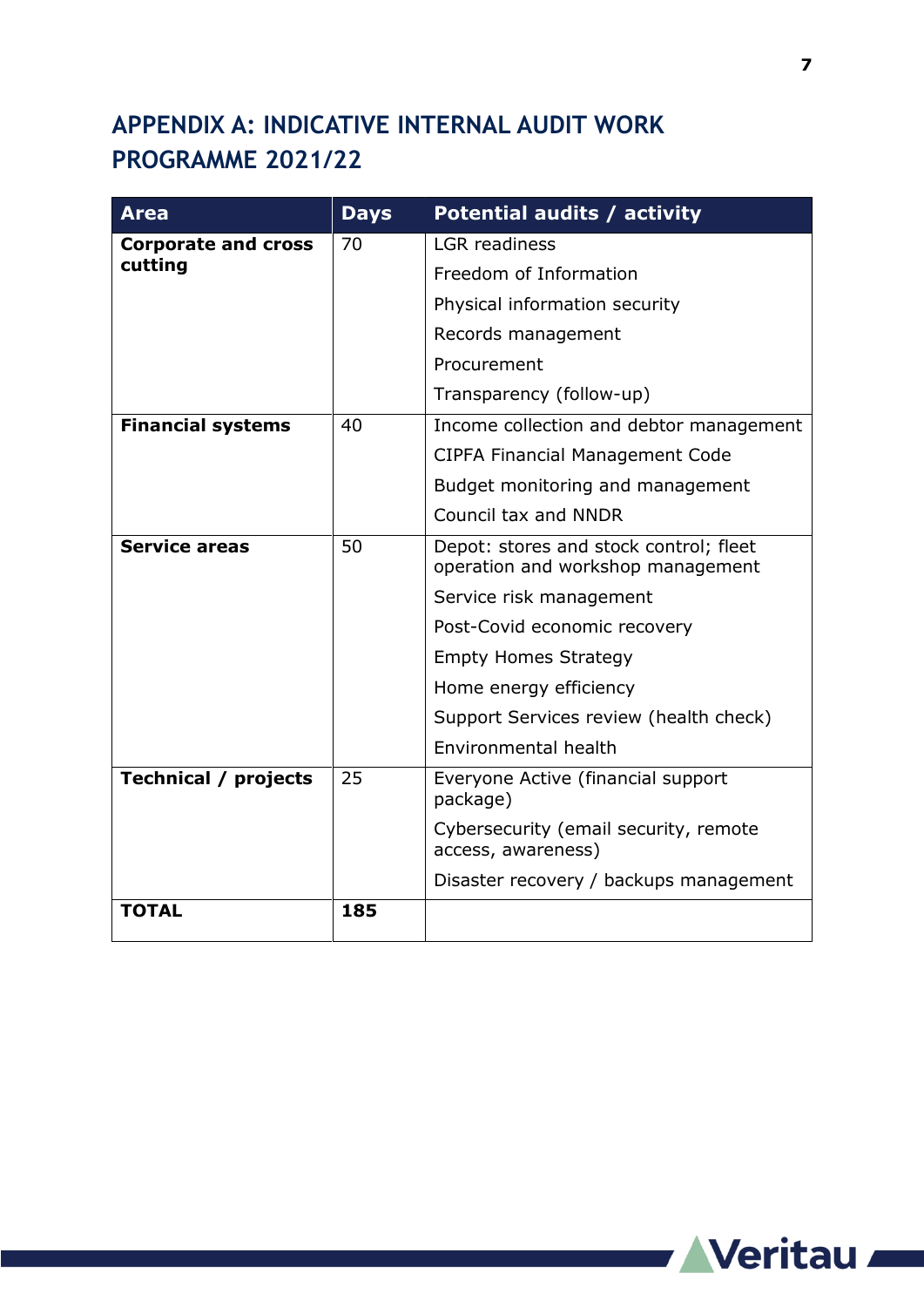#### **Other audit assurance areas**

| <b>Area</b>                        | <b>Days</b> | <b>Activity</b>                                                                |
|------------------------------------|-------------|--------------------------------------------------------------------------------|
| <b>Ongoing assurance</b>           | 5           | Continuous audit planning and assurance<br>gathering to support annual opinion |
| Follow up of<br>management actions | 10          | Follow up of previously agreed<br>management actions                           |
| <b>TOTAL</b>                       | 15          |                                                                                |

## **Client support, advice and liaison**

| <b>Area</b>                                                              | <b>Days</b> | <b>Activity</b>                                          |
|--------------------------------------------------------------------------|-------------|----------------------------------------------------------|
| <b>Client and</b><br>committee related<br>support, advice and<br>liaison | 25          | Committee preparation and attendance                     |
|                                                                          |             | Liaison with officers and internal meeting<br>attendance |
|                                                                          |             | Support and advice                                       |
|                                                                          |             | External audit liaison                                   |
|                                                                          |             | Member and officer training                              |
|                                                                          |             | Contingency                                              |
| <b>TOTAL</b>                                                             | 25          |                                                          |
| <b>OVERALL</b><br><b>PROGRAMME</b>                                       | 225         |                                                          |



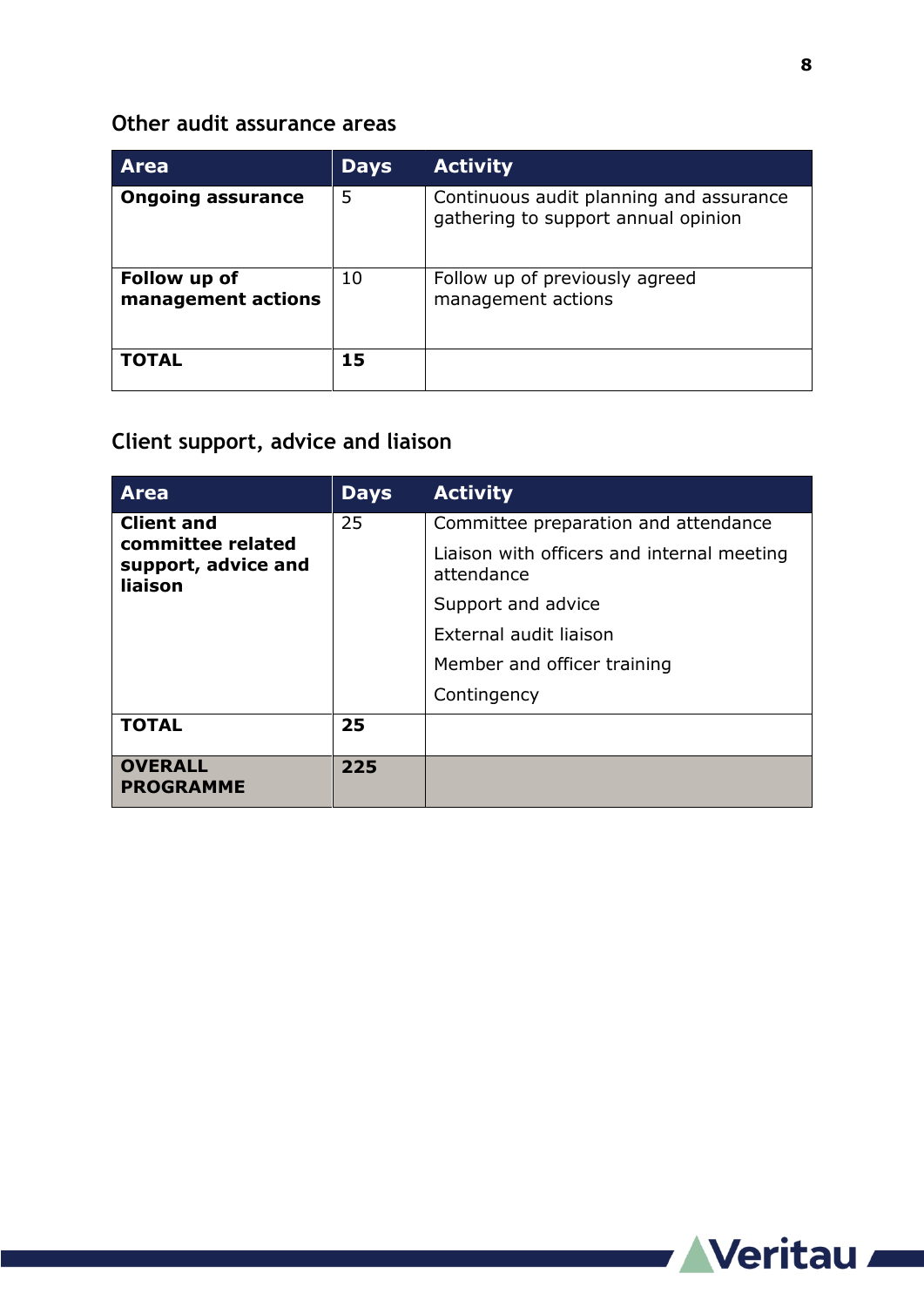## **APPENDIX B: INTERNAL AUDIT WORK PROGRAMME 2021/22: CURRENT PRIORITIES**

| <b>Audit / Activity</b>                 | <b>Rationale</b>                                                                    |
|-----------------------------------------|-------------------------------------------------------------------------------------|
| <b>Corporate and cross cutting</b>      |                                                                                     |
| Category 1 (do now)                     |                                                                                     |
| Service risk management                 | Continuation of work from 2020/21. Key assurance area.                              |
| Records management                      | High risk area. Information governance is a key assurance area.                     |
| Category 2 (do next)                    |                                                                                     |
| <b>LGR</b> readiness                    | Controls are changing and / or risks are increasing. Provides broader<br>assurance. |
| Category 3 (do later)                   |                                                                                     |
| Procurement                             |                                                                                     |
| Freedom of Information                  |                                                                                     |
| Transparency (follow-up)                |                                                                                     |
| <b>Financial systems</b>                |                                                                                     |
| Category 1 (do now)                     |                                                                                     |
| Income collection and debtor management | Deferred from 2020/21. Controls are changing and / or risks are increasing.         |
| Category 2 (do next)                    |                                                                                     |
| Council tax and NNDR                    | Controls are changing and / or risks are increasing.                                |
| Category 3 (do later)                   |                                                                                     |
| <b>CIPFA Financial Management Code</b>  |                                                                                     |
| Budget monitoring and management        |                                                                                     |